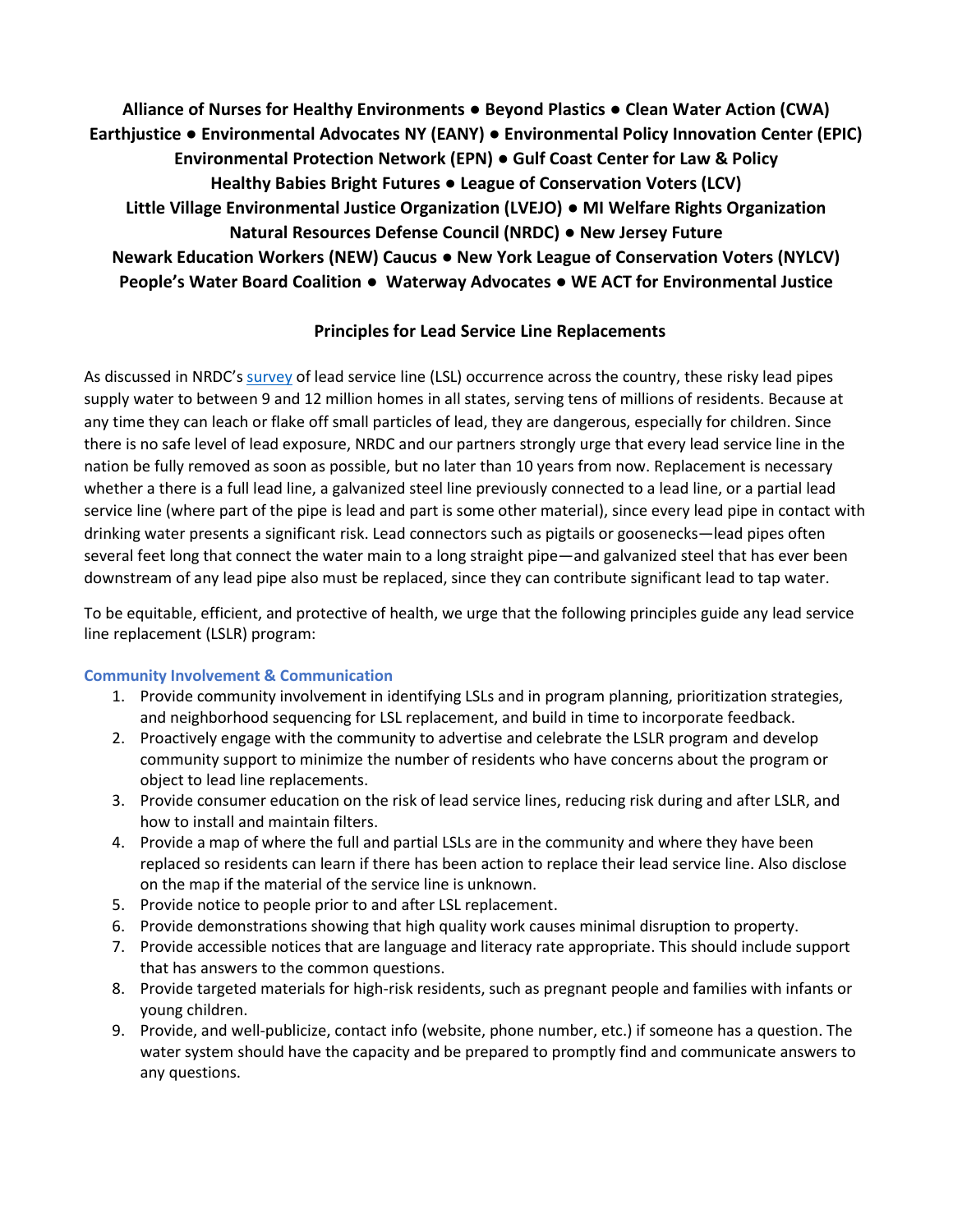## **Prioritization for At-Risk Communities**

- 10. Carry out the program equitably, prioritizing homes in areas already burdened by lead (such as lowerincome predominantly Black communities with older housing where children tend to have a much higher chance of elevated blood lead from all sources).
- 11. Provide a systematic program that prioritizes vulnerable neighborhoods because it will be most cost effective when replacements are completed street by street rather than doing one-off replacements.

#### **Fully Funded by Government or the Water System**

12. Require that the government/water system fully fund complete LSL replacement, including connectors (e.g., goosenecks or pigtails) and any portion of the LSL that may be under private property, from the water main to where the service line comes in through the wall of the basement and connects to indoor plumbing.

## **Economic Justice, Prevailing Wages, and Immigrant Justice**

- 13. LSL replacements should be conducted by union labor, pay prevailing wage, and where possible utilize apprenticeship programs to open employment opportunities to local community members.
- 14. To protect undocumented residents and to maximize public health outcomes, water systems should not require documents or information that identifies the legal status of the resident.

## **Approach, Method, and Material Used**

- 15. Develop a comprehensive community lead service line replacement plan, with robust community input.
- 16. Replace all the service lines on a street or in a neighborhood at once, rather than doing "one-offs" which are expensive, inefficient, and slow down progress.
- 17. Replace the entire service line at the same time/same day not doing the public side one day and the private side (if any) another day.
- 18. Have a plan for systematically determining what service lines of "unknown" material are made of (using, for example, hydrovacing to detect LSLs) and how they will be replaced. Rather than touching a service line twice, if hydrovacing or other methods find a partial or full LSL, the line should be removed immediately. Otherwise, multiple touches of the line are inefficient and expensive, and the digging or hydrovacing can disturb lead particles in the service line and release lead into tap water.
- 19. Use the best available records and information, as well as predictive modeling to identify LSLs or potential LSLs. Unknown service lines should be evaluated based on the best available information, random sampling, and predictive modeling to maximize the accuracy of the inventory and LSL replacement program.
- 20. Address restoration/clean up after excavations (yards, sidewalks, streets).
- 21. Turn off water to the house prior to beginning any work on site. The water system employee or contractor should complete whole house flushing for the customer, and the water system should waive the costs of water from flushing. The household plumbing post replacement flushing should be completed consistent with AWWA's Full lead service line replacement standar[d ANSI/AWWA C810-17.](https://www.awwa.org/Portals/0/files/publications/documents/standards/C810-17-LookInside.pdf)
- 22. Use "pull through" method if possible (or other trenchless methods, such as directional drilling, if necessary) when replacing the LSL to minimize costs, disruption, and need for yard restoration.
- 23. Use copper, not plastic replacement service lines. While plastic is cheaper, there are significant questions about plastic pipes including whether they will leach [chemicals,](https://urldefense.com/v3/__https:/www.purdue.edu/newsroom/releases/2014/Q4/drinking-water-odors,-chemicals-above-health-standards-caused-by-green-building-plumbing.html__;!!NO21cQ!SN4gkmdKJXOHeyNd--zS_agGDM9SkWp9EKu33BRT0RKbrQ7FbhPpOVjYYwmK$) whether they will allow [permeation](https://urldefense.com/v3/__https:/www.epa.gov/sites/default/files/2015-09/documents/permeationandleaching.pdf__;!!NO21cQ!SN4gkmdKJXOHeyNd--zS_agGDM9SkWp9EKu33BRT0RKbrQ7FbhPpOf0xlTNl$) o[f toxic chemicals](https://www.waterrf.org/research/projects/impact-hydrocarbons-pepvc-pipes-and-pipe-gaskets) into the water from contaminated groundwater, and how long they will last; plastic pipes also are [vulnerable to melting and contamination](https://www.epa.gov/system/files/documents/2021-09/addressing-contamination-of-drinking-water-distribution-systems-from-volatile-organic-compounds-after-wildfires_508.pdf) of the distribution system with toxic chemicals in the event of [fires.](https://urldefense.com/v3/__https:/theconversation.com/wildfires-are-contaminating-drinking-water-systems-and-its-more-widespread-than-people-realize-159527__;!!NO21cQ!SN4gkmdKJXOHeyNd--zS_agGDM9SkWp9EKu33BRT0RKbrQ7FbhPpOSM5AguT$) The Healthy Building Network [recommends](https://urldefense.com/v3/__https:/homefree.healthybuilding.net/products/71-water-pipes-hazard-spectrum__;!!NO21cQ!SN4gkmdKJXOHeyNd--zS_agGDM9SkWp9EKu33BRT0RKbrQ7FbhPpOWEDEsGT$) "copper pipes without solder, fluxes or other filler metals." The International Association of Fire Fighters and United Association (plumbers & pipefitters union) have raised major concerns with plastic pipes including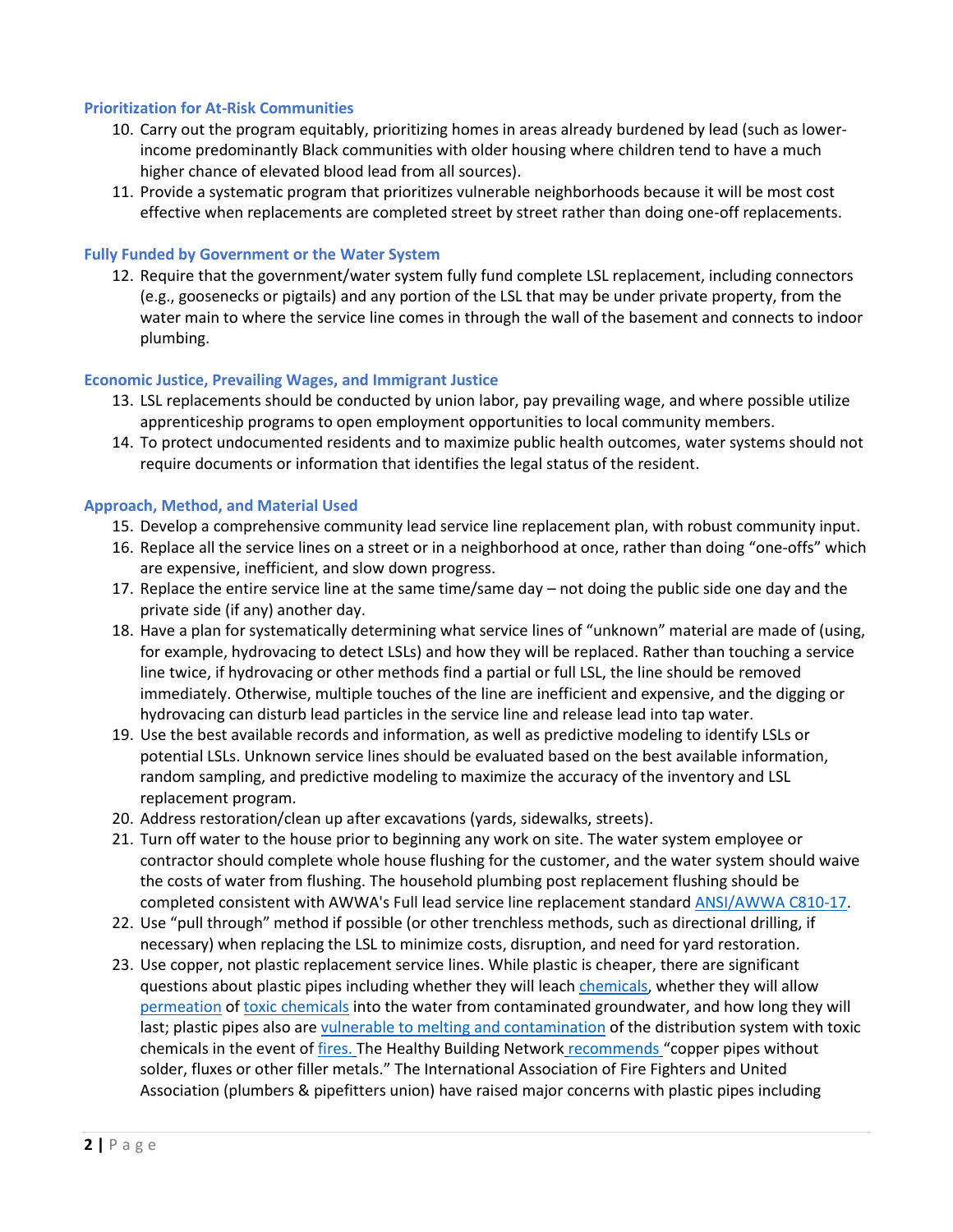emission of toxic gasses in fires, leaching of chemicals into drinking water, and off-gassing of chemicals during construction posing health risks to workers.

## **Reducing Cost & Risk**

- 24. Reduce the number of future visits to a property by replacing curb stops and meters at the same time as the LSLR, reducing overall maintenance costs if the water system knows that curb stop and meter replacements are planned (i.e., touch it once).
- 25. Consider whether the water system is doing an inventory and has the resources to do LSLRs at the same time it digs up and confirms an LSL on a given property. This way it only increases exposure risk during a single excavation, not twice during the inventory excavation and again during the actual replacement.
- 26. If the inventory work identifies a lead line or a galvanized line that is not immediately replaced, notify the resident and note in the property record that a lead line or galvanized line was identified so that any new person buying the property can be on notice of the potential hazardous service line.
- 27. Replace LSLs in coordination with water main upgrades/repairs and when responding to a service line leak or breakage. This coordination, however, shall not drive lead service line replacements. Thus, for example, LSL replacement plans should be driven by equity and public health considerations, and replacements in high-risk areas not delayed in order to prioritize other non-health related infrastructure projects.

## **Lead Testing**

28. Conduct water lead testing after LSL replacement, using testing techniques that most accurately gauge the risk of lead in drinking water.

## **Providing Safe Drinking Water during LSLR Construction**

The LSL replacement process can increase lead levels because the construction activity itself may dislodge more lead from lead service lines. Hence, the municipality/water system will need to provide certified filters to deliver safe drinking water within residences or provide an alternative water source, including (1) water buffaloes (large tanks that have multiple taps for residents to fill containers) and/or (2) bottled water.

## For filters:

- 29. Provide point-of-use or pitcher filters certified for lead removal for homes served by known or possible lead service lines, unless there are microbiological violations at the water system that could rule out the use of filters. If filters are not appropriate, or while water is out of service for replacement of the lead service line or during whole house flushing, water buffaloes or bottled water should be provided.
- 30. Provide widespread education and publicity (such as social media, automated calls) on the importance of using filters, and proper use of filters, for at least 6 months after LSL replacement (per recent Lead and Copper Rule revisions).
- 31. Promptly provide filters and replacement cartridges for at least 6 months after LSL replacement.
- 32. Provide in-home instruction for filter installation and maintenance.

## For water buffaloes or bottled water:

- 33. Water buffaloes should be conveniently placed in the community where the LSLR construction is occurring.
- 34. If bottled water is distributed as a backup to water buffaloes, the municipality/water system should develop a recycling plan.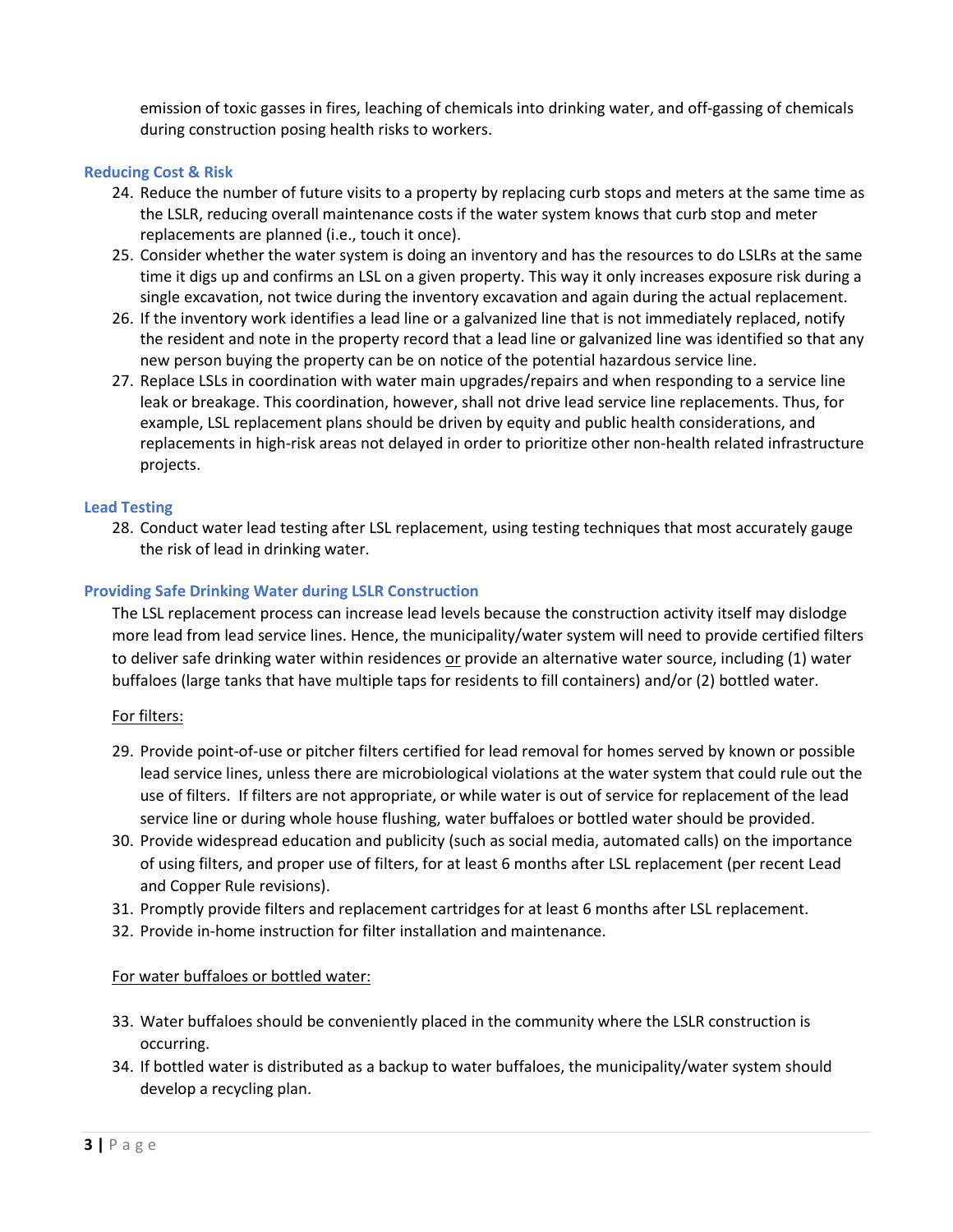35. People who deliver bottled water should be fairly compensated for their work by the municipality/water system.

## **Speed of Construction**

36. Complete replacement program as quickly as possible, but in no case should it take more than 10 years.

#### **Consent of Property Owner Not Needed**

37. Do not require consent of property owner to replace the LSL (especially since many landlords may be absent and difficult to reach for consent). Adopt an ordinance/law similar to that of [Newark, NJ](https://ecode360.com/36709572?noresponsive=false) that allows water system crews access to replace a lead service line without requiring consent of the property owner (or at a minimum require immediate written objection to LSLR upon notification of plans to replace the lead line, and record in property records that the property has an LSL and the property owner refused to have it replaced and require LSLR at seller's expense when the property is sold).

For more information, please contact Erik D. Olson, NRDC[: eolson@nrdc.org](mailto:eolson@nrdc.org)

Alliance of Nurses for Healthy Environments Katie Huffling Executive Director

Beyond Plastics Judith Enck President

Clean Water Action (CWA) Lynn Thorp National Campaigns Director

**Earthjustice** Julian Gonzalez Legislative Counsel

Environmental Advocates NY (EANY) Rob Hayes Director of Clean Water

Environmental Policy Innovation Center (EPIC) Maureen Cunningham Director of Water Strategy

Environmental Protection Network (EPN) Mollie Michel Deputy Director

Gulf Coast Center for Law & Policy Kendall Dix National Policy Director

Little Village Environmental Justice Organization (LVEJO) Brenda Santoyo Senior Policy Analyst

Sylvia Orduño Organizer MI Welfare Rights Organization

Natural Resources Defense Council (NRDC) Joan Leary Matthews Senior Attorney & Director, Urban Water Mgmt. & Erik D. Olson Senior Strategic Director, Health & Food

New Jersey Future Christine Sturm Managing Director, Policy and Water

New York League of Conservation Voters (NYLCV) Joshua Klainberg Senior Vice President

Newark Education Workers (NEW) Caucus Yvette Jordan Co-Founder

People's Water Board Coalition Nicole Hill Outreach Coordinator